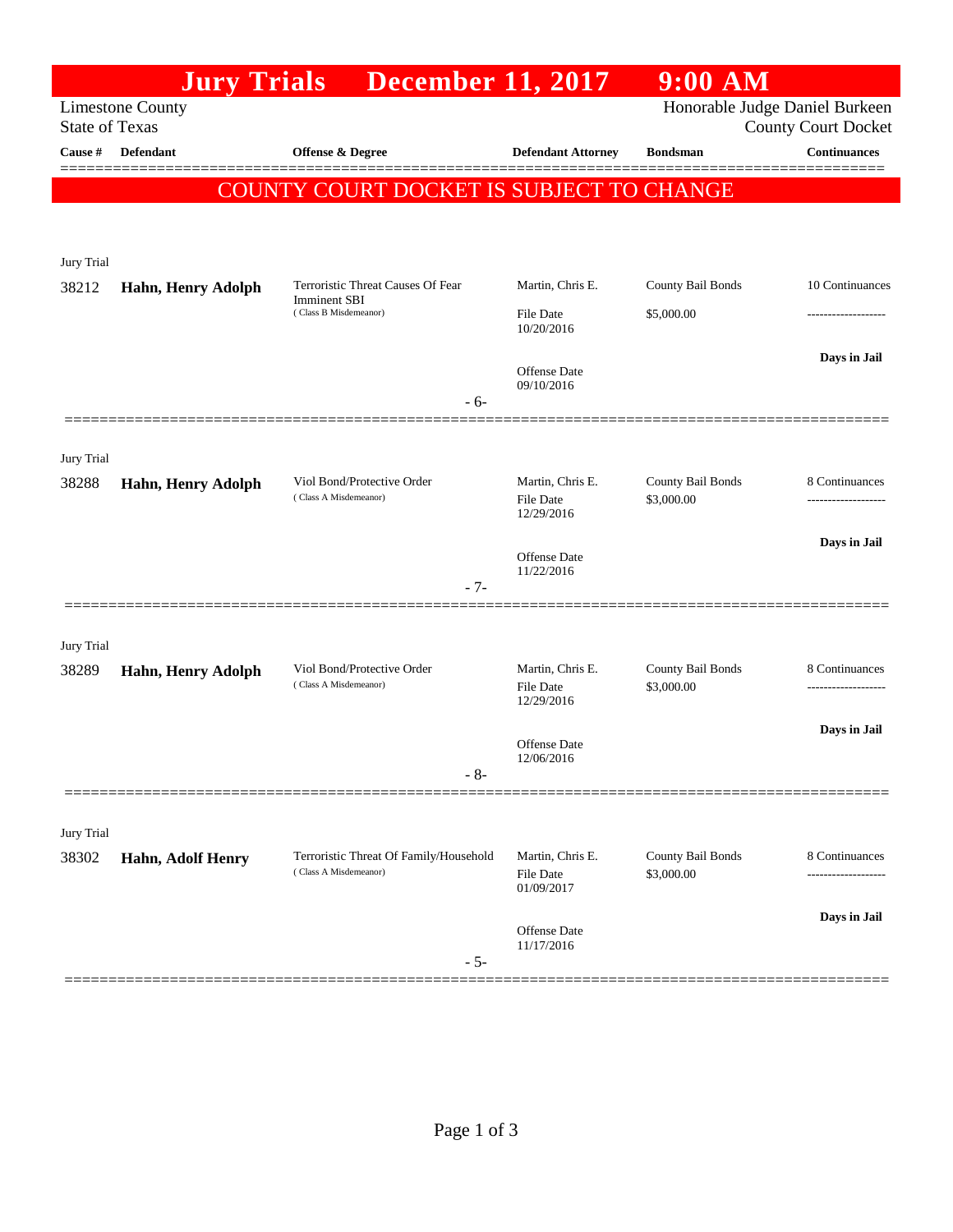|                                                                                                                  |                                  | <b>Jury Trials</b> December 11, 2017                                      |                                   | $9:00$ AM                   |                     |  |
|------------------------------------------------------------------------------------------------------------------|----------------------------------|---------------------------------------------------------------------------|-----------------------------------|-----------------------------|---------------------|--|
| Honorable Judge Daniel Burkeen<br><b>Limestone County</b><br><b>State of Texas</b><br><b>County Court Docket</b> |                                  |                                                                           |                                   |                             |                     |  |
| Cause #                                                                                                          | <b>Defendant</b>                 | Offense & Degree                                                          | <b>Defendant Attorney</b>         | <b>Bondsman</b>             | <b>Continuances</b> |  |
|                                                                                                                  |                                  |                                                                           |                                   |                             |                     |  |
|                                                                                                                  |                                  | COUNTY COURT DOCKET IS SUBJECT TO CHANGE                                  |                                   |                             |                     |  |
|                                                                                                                  |                                  |                                                                           |                                   |                             |                     |  |
| Jury Trial                                                                                                       |                                  |                                                                           |                                   |                             |                     |  |
| 38308                                                                                                            | <b>Jackson</b> , Dontrevian      | Fail To Identify Giving False/Fictitious<br>Info<br>(Class B Misdemeanor) | Reed, Benjie                      | Reed, Benjie                | 1 Continuances      |  |
|                                                                                                                  |                                  |                                                                           | <b>File Date</b><br>01/09/2017    | \$2,000.00                  |                     |  |
|                                                                                                                  |                                  |                                                                           |                                   |                             | Days in Jail        |  |
|                                                                                                                  |                                  |                                                                           | <b>Offense</b> Date<br>11/21/2016 |                             |                     |  |
|                                                                                                                  |                                  | $-10-$                                                                    |                                   |                             |                     |  |
|                                                                                                                  |                                  |                                                                           |                                   |                             |                     |  |
| Jury Trial<br>38371                                                                                              | Coaster, Gary Wayne,             | Assault Causes Bodily Injury Family                                       | Reed, Justin                      | Reed, Justin                | 4 Continuances      |  |
|                                                                                                                  | Jr.                              | Member<br>(Class A Misdemeanor)                                           | <b>File Date</b>                  | \$10,000.00                 |                     |  |
|                                                                                                                  |                                  |                                                                           | 02/17/2017                        |                             |                     |  |
|                                                                                                                  |                                  |                                                                           | <b>Offense</b> Date               |                             | Days in Jail        |  |
|                                                                                                                  |                                  | $-1-$                                                                     | 01/23/2017                        |                             |                     |  |
|                                                                                                                  |                                  |                                                                           |                                   |                             |                     |  |
| Jury Trial                                                                                                       |                                  |                                                                           |                                   |                             |                     |  |
| 38412                                                                                                            | Hansraj, Matthew<br><b>Devin</b> | Poss Marij <2oz                                                           |                                   | Personal Bond               | 2 Continuances      |  |
|                                                                                                                  |                                  | (Class B Misdemeanor)                                                     | <b>File Date</b>                  | \$2,000.00                  |                     |  |
|                                                                                                                  |                                  |                                                                           | 03/22/2017                        |                             |                     |  |
|                                                                                                                  |                                  |                                                                           | Offense Date<br>02/25/2017        |                             | Days in Jail        |  |
|                                                                                                                  |                                  | $-9-$                                                                     |                                   |                             |                     |  |
|                                                                                                                  |                                  |                                                                           |                                   |                             |                     |  |
| Jury Trial                                                                                                       |                                  |                                                                           |                                   |                             |                     |  |
| 38413                                                                                                            | Rainer, Kalli Ann                | Poss Marij <2oz<br>(Class B Misdemeanor)                                  | Reed, Justin<br>File Date         | Personal Bond<br>\$2,000.00 | 2 Continuances      |  |
|                                                                                                                  |                                  |                                                                           | 03/22/2017                        |                             |                     |  |
|                                                                                                                  |                                  |                                                                           | Offense Date                      |                             | Days in Jail        |  |
|                                                                                                                  |                                  | $-11-$                                                                    | 02/25/2017                        |                             |                     |  |
|                                                                                                                  |                                  |                                                                           |                                   |                             |                     |  |